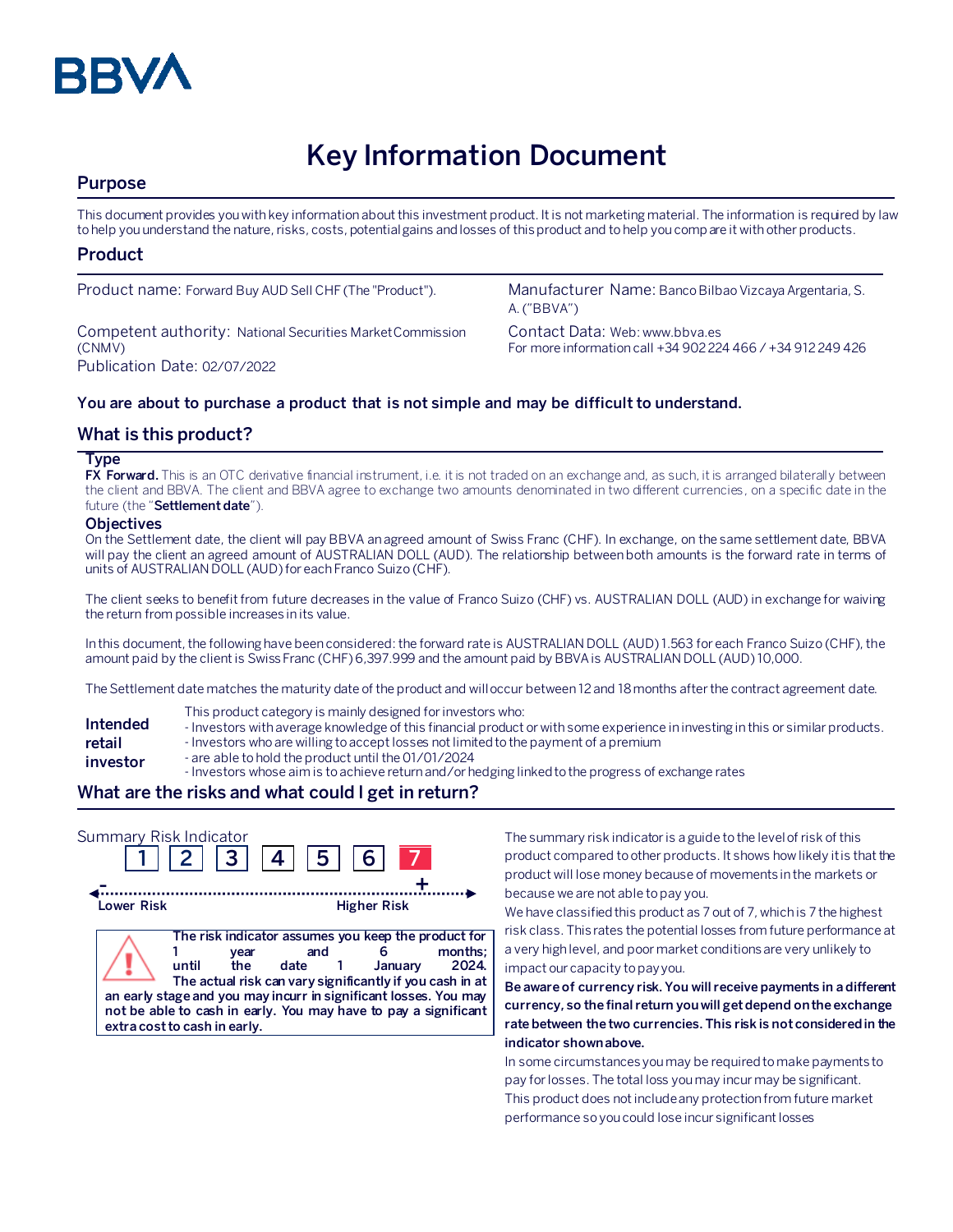#### Performance Scenarios

Market developments in the future cannot be accurately predicted. The scenarios shown are only an indication of some of the p ossible outcomes based on recent returns. Actual returns could be lower.

| Nominal Amount AUD 15,000 |                                            |                |                                       |
|---------------------------|--------------------------------------------|----------------|---------------------------------------|
| <b>Scenarios</b>          |                                            | 1 year         | 1 year and 6 months final<br>maturity |
| Stress scenario           | What you might get back or pay after costs | AUD-4.973      | AUD-2.616                             |
|                           | Loss over nominal amount each year         | $-33.16%$      | $-11.96\%$                            |
| Unfavourable<br>scenario  | What you might get back or pay after costs | AUD-1.088      | AUD -1.846                            |
|                           | Loss over nominal amount each year         | $-7.25%$       | $-8.36\%$                             |
| Moderate<br>scenario      | What you might get back or pay after costs | <b>AUD-28</b>  | <b>AUD 132</b>                        |
|                           | Loss over nominal amount each year         | $-0.18%$       | 0.58%                                 |
| Favourable<br>scenario    | What you might get back or pay after costs | <b>AUD 902</b> | AUD 1,870                             |
|                           | Loss over nominal amount each year         | 6.02%          | 8.12%                                 |

This table shows the money you could get back or pay over the next 1 year and 6 months, under different scenarios, assuming a Nominal Value of AUD 15,000.The scenarios shown illustrate how your Nominal Amount could perform. You can compare them with the scenarios of other products.The scenarios presented are an estimate of future performance based on evidence from the past on how the value of this investment Nominal Amount varies, and are not an exact indicator. What you get will vary depending on how the market performs and how long you keep the Nominal Amount/product.

The stress scenario shows what you might get back or pay in extreme market circumstances, and it does not take into account the situation where we are not able to pay you. The figures shown include all the costs of the product itself, and includes the costs of your advisor or distributor. The figures do not take into account your personal tax situation, which may also affect how much you get back.

## **What happens if BBVA is unable to pay out?**

The customer would suffer a financial loss. In addition, this product is not covered by the Deposit Guarantee Fund for Financial Institutions or any other guarantee system or guarantor.

In the event of the resolution of BBVA (the process that would apply if BBVA were unviable or if it were foreseeable that it would become unviable in the near future and for reasons of public interest and financial stability it is necessary to avoid it going bankrupt), this product could be converted into shares or the payment obligations undertaken by BBVA to the customer could be reduced and the customer could therefore suffer losses.

#### **What are the costs?**

The Reduction in Yield (RIY) shows what impact the total costs you pay will have on the performance of the product. The total costs take into account one-off, ongoing and incidental costs

The amounts shown here are the cumulative costs of the product itself, for three different holding periods. They include potential early exit penalties. The figures assume a Nominal Value of 15,000 AUD. he figures are estimates and may change in the future.

#### **Costs Over Time**

| Nominal Amount AUD 15,000       |                          |                                                                                       |
|---------------------------------|--------------------------|---------------------------------------------------------------------------------------|
| <b>Scenarios</b>                | If you exit after 1 year | If you cash in at the end of the<br>recommended holding period 1 year<br>and 6 months |
| Total costs                     | AUD 180.92               | AUD 90.90                                                                             |
| Impact on return (RIY) per year | 1.21%                    | $0.40\%$                                                                              |

Composition of costs

The table below shows:

- the impact each year of the different types of costs on the performance of the product at the end of the recommended holding period;
- the meaning of the different cost categories.

| This table shows the impact on return per year |             |       |                                                                                                                                                                                   |
|------------------------------------------------|-------------|-------|-----------------------------------------------------------------------------------------------------------------------------------------------------------------------------------|
| One-off<br>costs                               | Entry costs | 0.40% | The impact of the costs you pay when entering your investment. The impact of the costs already<br>included in the price. This includes the costs of distribution of your product. |